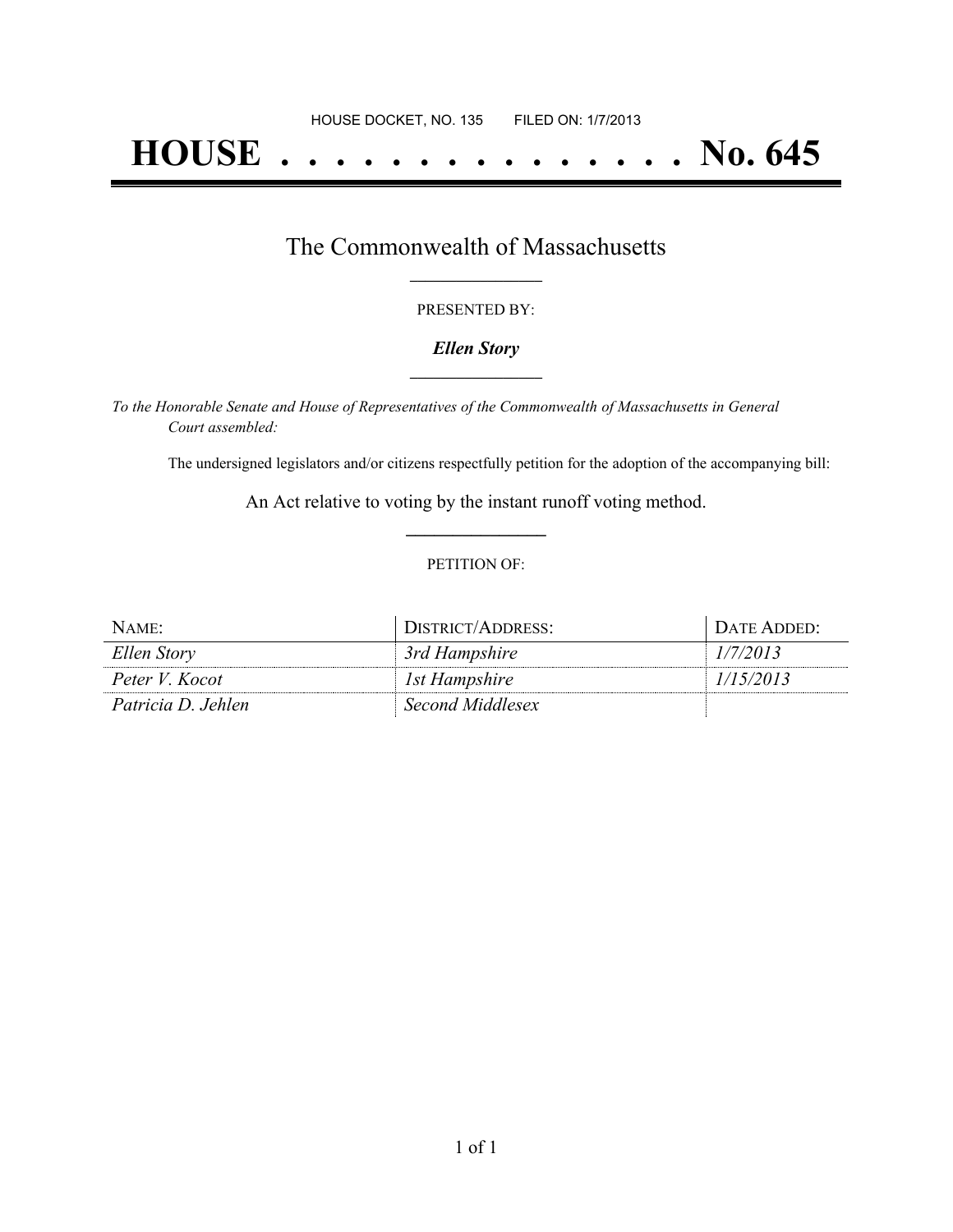## **HOUSE . . . . . . . . . . . . . . . No. 645**

By Ms. Story of Amherst, a petition (accompanied by bill, House, No. 645) of Ellen Story, Peter V. Kocot and Patricia D. Jehlen relative to voting by the instant runoff voting method, so-called. Election Laws.

### [SIMILAR MATTER FILED IN PREVIOUS SESSION SEE HOUSE, NO. *1983* OF 2011-2012.]

## The Commonwealth of Massachusetts

**\_\_\_\_\_\_\_\_\_\_\_\_\_\_\_ In the Year Two Thousand Thirteen \_\_\_\_\_\_\_\_\_\_\_\_\_\_\_**

An Act relative to voting by the instant runoff voting method.

Be it enacted by the Senate and House of Representatives in General Court assembled, and by the authority *of the same, as follows:*

| $\mathbf{1}$ | SECTION 1. Section 78 of chapter 54 of the General Laws, as appearing in the 2010                  |
|--------------|----------------------------------------------------------------------------------------------------|
| 2            | Official Edition, is hereby amended by striking out the third sentence.                            |
| 3            | SECTION 2. Said chapter 54 is hereby further amended by inserting after section 78A                |
| 4            | the following section 78B:-                                                                        |
| 5            | (a) Definitions.                                                                                   |
| 6            | The following terms as used in this section shall, unless the context requires otherwise,          |
| 7            | have the following meanings:-                                                                      |
| 8            | "Instant Runoff Voting", a method of casting and tabulating votes that simulates the               |
| 9            | ballot counts that would occur if all voters participated in a series of runoff elections with one |
| 10           | candidate eliminated after each round of counting.                                                 |
| 11           | "Advancing candidate", a candidate who has not been eliminated.                                    |
| 12           | "Continuing ballot", a ballot that is not an exhausted ballot.                                     |
| 13           | "Exhausted ballot", a ballot on which there are no choices marked other than choices for           |
| 14           | eliminated candidates.                                                                             |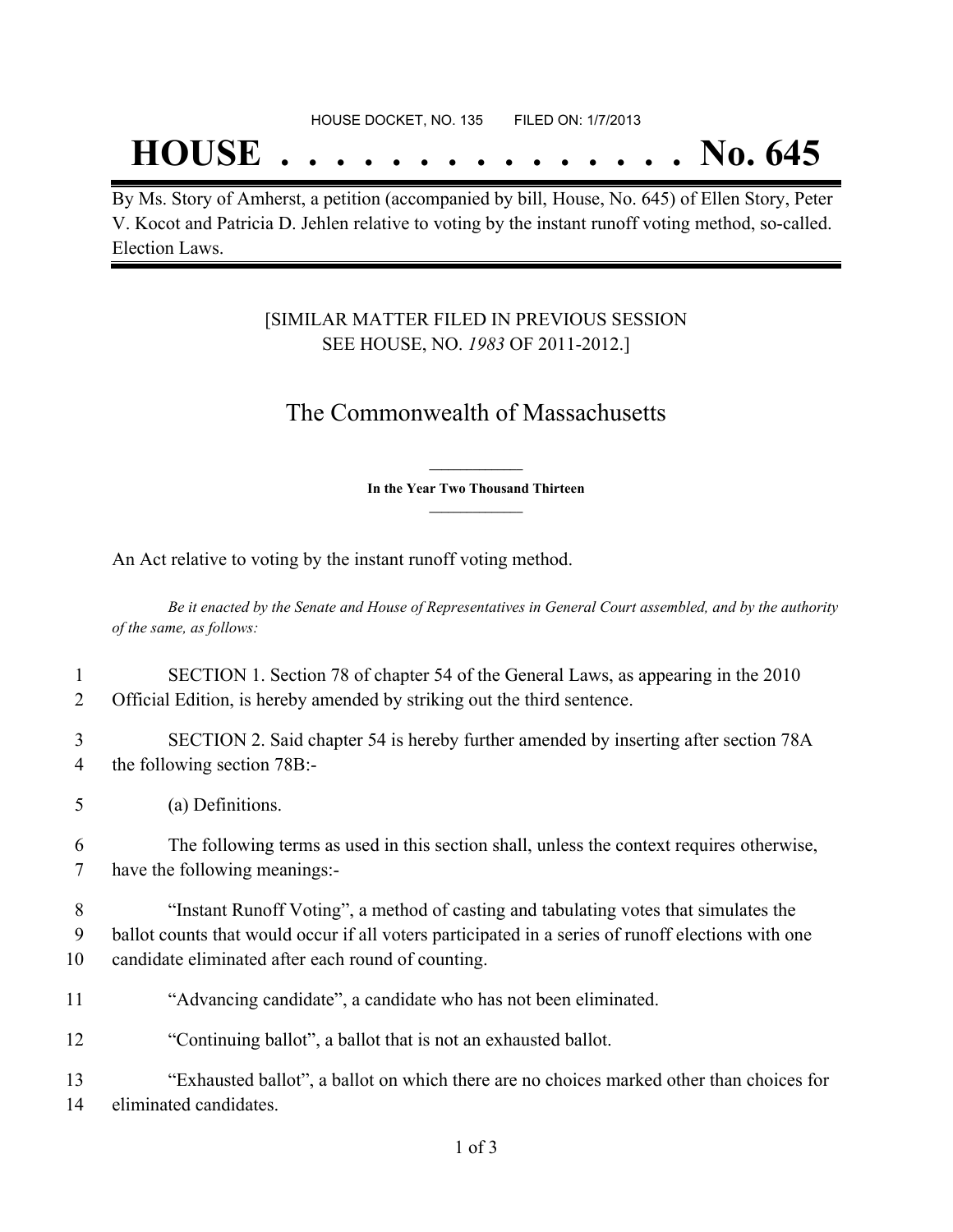(b) The purpose of this section shall be to require a majority of votes for election to the offices of governor, lieutenant governor, attorney general, secretary of the commonwealth, state treasurer, and state auditor.

 (c) Instant Runoff Voting shall be the method used for all elections to the following offices when three or more candidates have qualified to have their names printed on the ballot for those offices: governor, lieutenant governor, attorney general, secretary of the commonwealth, state treasurer, and state auditor.

22 (d) In elections using the Instant Runoff Voting method, voters may rank the candidates in order of preference. In all such elections, the count shall proceed in the following manner:

 (1) The initial round of counting shall be a count of the first choices marked on each ballot. If any candidate receives a majority of the first choices, that candidate shall be deemed and declared elected.

 (2) If no candidate receives a majority of first choices, there shall be a second round of counting. The last-place candidate shall be eliminated, and all the continuing ballots shall be recounted. Each continuing ballot shall be counted as one vote for that ballot's highest ranked advancing candidate.

 (3) If no candidate receives a majority at the second round of counting, there shall be a third round of counting. The last-place candidate shall be eliminated, and all the continuing ballots shall be recounted. Each continuing ballot shall be counted as one vote for that ballot's highest ranked advancing candidate.

 (4) The process of eliminating the last-place candidates and recounting all the continuing ballots shall continue until one candidate receives a majority of the votes in a round. The candidate who receives a majority of the votes in a round shall be deemed and declared to be elected.

 (5) When a ballot becomes an exhausted ballot it shall not be counted in that round or any subsequent round.

 (6) If there are not sufficient second and lower choices for any candidate to r eceive a 42 majority, the candidate with the highest number of votes shall be deemed and declared to be elected.

 (7) No candidate who has been eliminated can be elected, no matter how many second and lower ranked choices might otherwise have become votes for that candidate in a later round.

 (e) Ballots shall allow the voter to mark the voter's first choice in the same manner as that for offices not elected by Instant Runoff Voting.